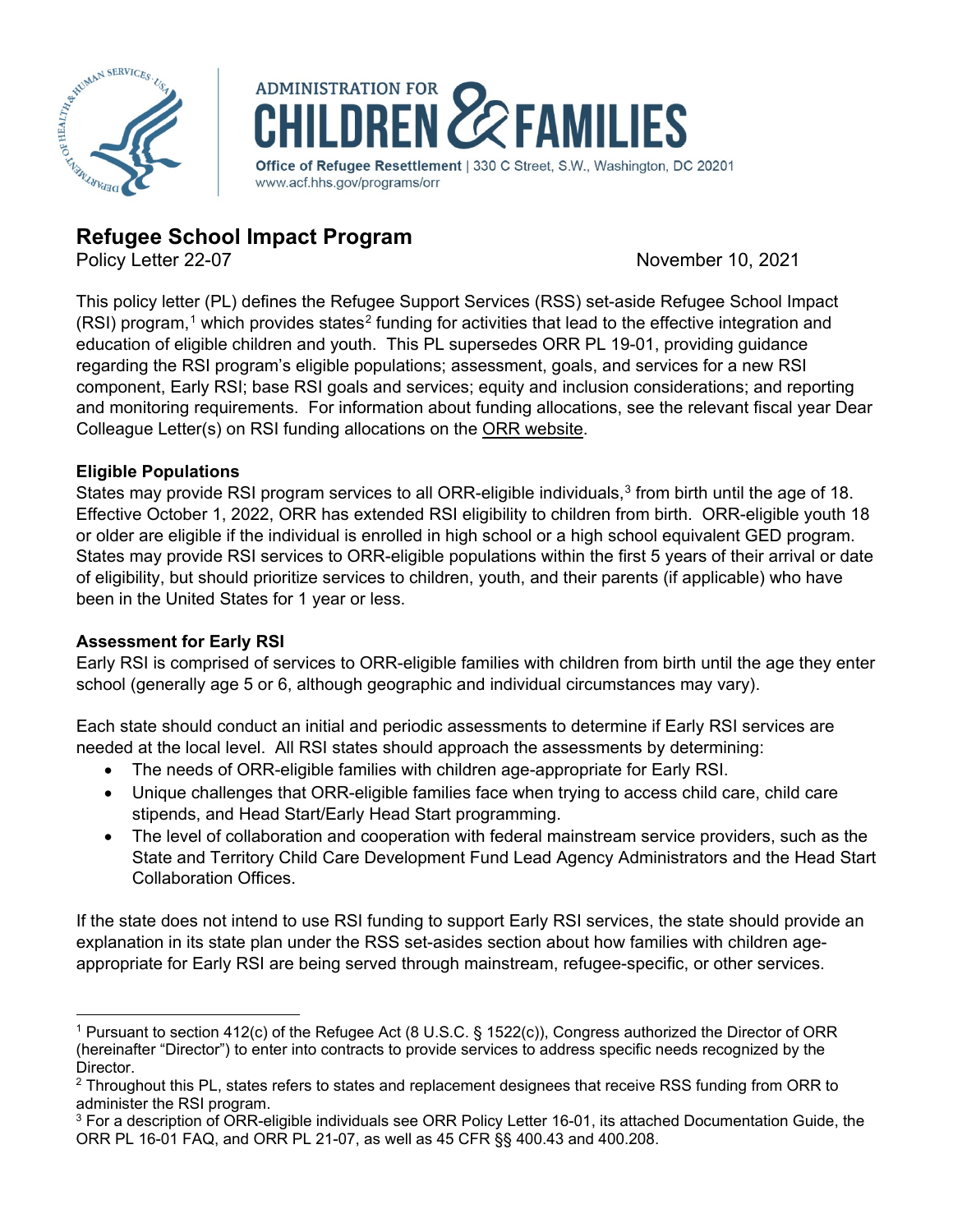## **Early RSI Program Goals and Services**

Early RSI's goals are to promote access to child care, to ensure that ORR-eligible children are prepared to succeed in formal schooling, and to holistically serve families of eligible children. In other words, Early RSI is designed to raise the quality of services to children and families across the birth-to-kindergarten continuum. ORR also encourages partnerships with state child care programs to support these services and to benefit from opportunities made available through mainstream, refugee-specific, or other services.

If a state, through its initial and ongoing assessments, determines that these needs are not being met through mainstream, refugee-specific, or other services, the state should focus its efforts on the following areas to improve access, services, and outcomes for ORR populations:

- **Facilitating child care access and capacity development**, through improving systems, removing barriers to child care access to increase the number of ORR-eligible families accessing child care, providing specialized training on cultural competencies, and increasing child care providers' knowledge of ORR-eligible population needs.
- **Supporting early childhood education**, through funding programs that support the academic and social preparation of children for formal schooling (preschool or kindergarten); cognitive, social, and emotional growth of preschool-aged children; and age-appropriate English language literacy.
- **Facilitating parent integration and education**, through funding programs that support parents of preschool-aged children, through activities and resources such as orientations to parental resources and local school systems; opportunities for parent engagement including connections to peer supports and social groups; and parenting classes, including education on U.S. child welfare laws.
- **Providing holistic sessions with parents and children**, through collaborations involving educators and relevant community partners to support English language literacy, school preparedness, and community orientation through promotion of parent-child interactions.

## **Assessment for RSI**

RSI is comprised of services to ORR-eligible children and youth ages 5 (or the age at which they enter school) until the age of 18.

Each state should conduct periodic assessments to determine if RSI services are needed at the local level based on:

- The needs of ORR-eligible families with children and youth age-appropriate for RSI.
- Unique challenges that ORR-eligible families face when trying to access the U.S. education system.
- The level of collaboration and cooperation with state and local education departments and local school districts,
- Existing specialized programming for newly arrived populations funded by Department of Education.

## **RSI Program Goals and Services**

The RSI's program goals are to promote academic performance and successful integration of ORReligible children and youth ages 5 (or the age at which they enter school) until the age of 18 through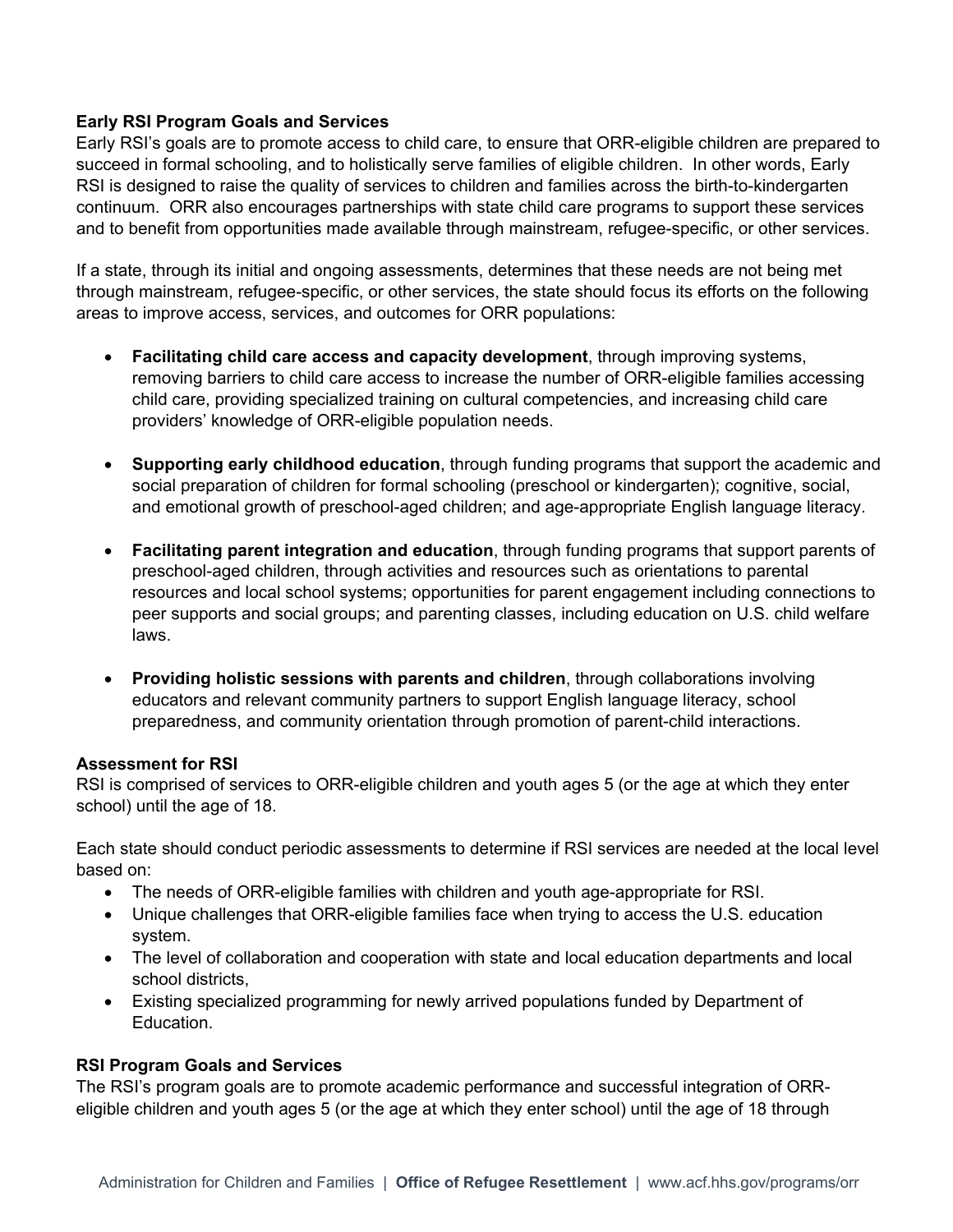facilitating education access, and increasing school districts' capacity to support children, youth and families.

If a state, through its periodic assessments, determines that these needs are not being met through mainstream, refugee-specific, or other services, the state should focus its efforts on the following areas to improve access, services, and outcomes for ORR populations:

- **Providing specialized services and support for eligible children and youth**, such as English as a Second Language classes, tutoring, newcomer or transitional programs, after school and summer programs, mentoring, behavioral health supports, and programming that supports integration.
- **Supporting families learning to navigate the U.S. education system***,* such as school-specific orientation for both families and students, navigators or cultural brokers, and language access.
- **Developing capacity for school staff and systems***,* through activities and resource such as specialized trainings for school staff around the unique and varied needs of ORR-eligible populations, ensuring language access by translating critical documents, interpretation, and specialized staff dedicated to working with ORR-eligible children, youth, and families.

The above-mentioned examples are not exhaustive.

States must provide all services in accordance with 45 CFR Part 400. States should direct funding to localities with the greatest need for Early RSI and base RSI services based on existing resources and the concentration of newly arrived ORR-eligible youth in the local schools. Services should be offered at a variety of times including during school hours, after school, during the weekend, or online.

## **Equity and Inclusion**

ORR stresses the importance of advancing equity consistent with the Executive Order on Advancing Racial Equity and Support for Underserved Communities [\(E.O. 13985\)](https://www.whitehouse.gov/briefing-room/presidential-actions/2021/01/20/executive-order-advancing-racial-equity-and-support-for-underserved-communities-through-the-federal-government/) in all of its programming. ORR urges all states to:

- Use an equity lens when developing new programming, to ensure that all ORR-eligible populations, regardless of race, religion, gender identity, sexual orientation, disability, or other characteristic(s), receive fair treatment, access, and opportunity;
- Review existing programming with an equity lens; and
- Identify and eliminate barriers that may prevent the full participation of some groups.

ORR also strongly encourages states to practice inclusion, through purposeful collaboration and engagement with ethnic communities to inform service design and delivery.

ORR hopes to facilitate intentional programming that fully meets the needs of all populations; innovation and ingenuity in program design, outreach, and partnerships; and increased and equitable access to digital services and digital literacy. ORR requests that states dedicate focus to outcomes and data analysis to ensure that states and ORR can identify the impacts of this funding, enabling the adjustment of priorities to address gaps as needed.

#### **Reporting and Monitoring**